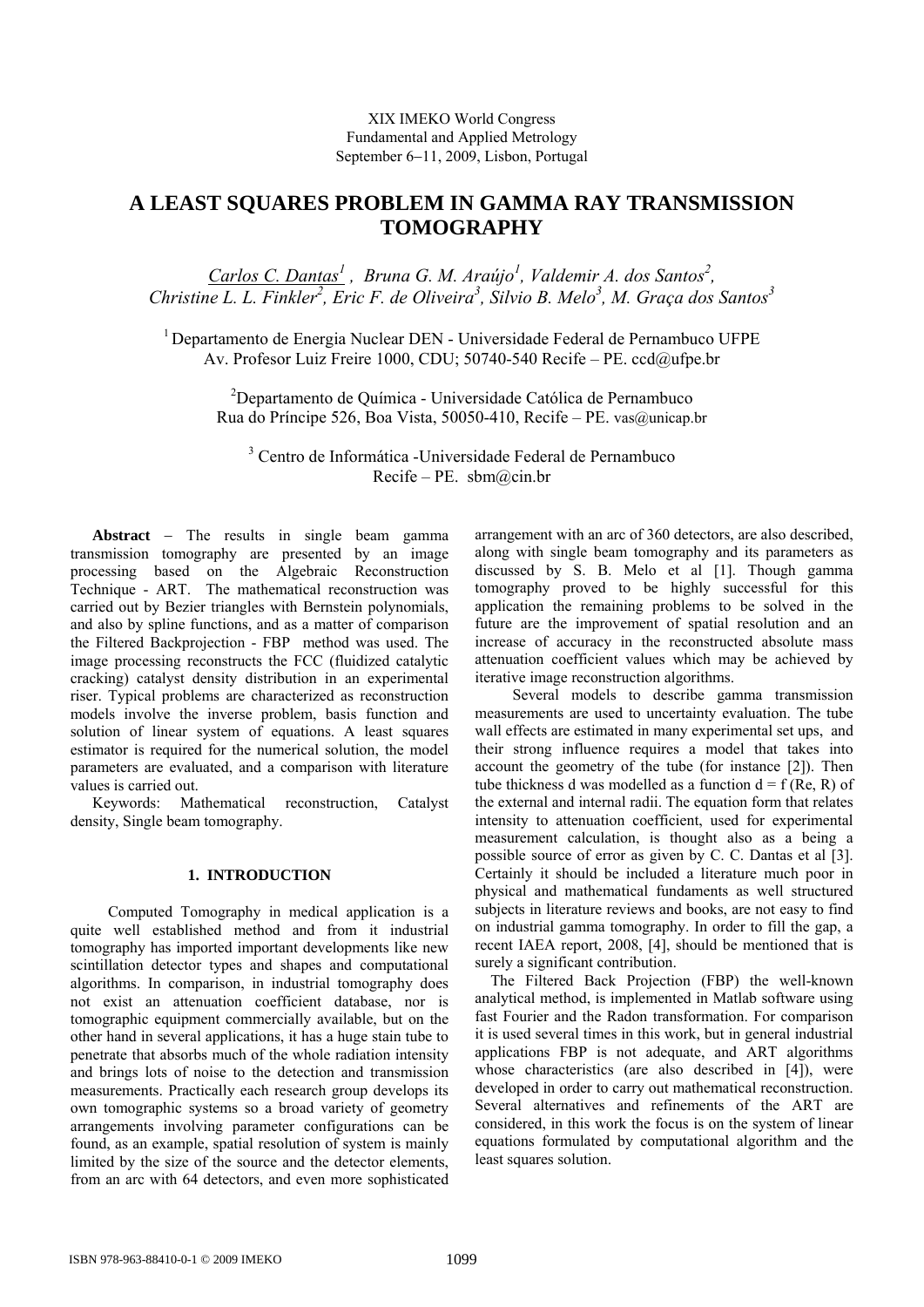An important part of CT that needs particular attention is the estimation of error in the reconstructed image. The total error combines noise measurements and reconstruction algorithm errors and is therefore hard to estimate without Monte Carlo simulations. However, new techniques such as boot-strap techniques allow estimating error without numerous simulations. This technique can also be used to optimize the design of a CT system (as it is given in [4]).

# **2. EXPERIMENTAL AND METHODS**

# *2.1. Experimental Setup*

 A tomographic system of single source–detector pair with stainless steel tubes of 0.154 m internal diameter follows the geometry for riser irradiation. A  $^{137}Cs$  radioactive source  $(3.7.10<sup>8</sup>$  Bq) and NaI(Tl) scintillation detector of (51x 51).  $10^{-3}$  m crystal size coupled to a multichannel analyzer and Genie-software from Camberra, were installed.

 Source and detector collimators of cylindrical aperture of 2.  $10^{-3}$  m,  $5.5.10^{-3}$  m,  $10.10^{-3}$  m and  $20.10^{-3}$  m were used. The gamma ray transmission measurements were carried out by the 0.662 MeV photopeak. Nominally the gamma detection system has a time constant of 0.5 microsecond pulse pair resolution, nevertheless at gamma intensity measurements on the hundred kcps interval, certainly perturbation will occurs. In the range of 2 to 50 kcps spectrum broadening and peak shifting are kept under control and the linear scale of the output signal works properly.

 The transmission measurement by scanning is taken along the x-axis in a coordinate system where the origin coincides with geometrical riser center. To scan the riser and generate the gamma transmission measurements matrix, A experimental configuration given by M. Azzi, P. Tulier, J.R. Bernard, L. Garnero [5], is adopted in this work.

## *2.2 Mathematical Reconstruction*

 In transmition tomography, beams of gamma radiation are passed through the equipment or section of a tube being scanned from various positions and at various angles. Each beam is detected on the equipment opposite side from the beam source, and the measured intensity I is compared to the incident intensity  $I_0$ . If the measured attenuation of the object g, is defined as  $g = \ln (I_0/I)$ , then g is given by the linear transformation:

$$
g = \int_{L} \mu(x, y) dl
$$
 (1)

where  $\mu(x, y)$  is the linear attenuation coefficient of the object at the point  $(x, y)$  and L is the gamma ray path length.

 To reconstruct an image and produce a graphical representation of the distribution of the process parameters it is necessary to limit the spatial resolution and define a function  $\mu(x, y)$ . This is an array of pixels in which each the linear attenuation coefficient is assumed to be constant. The ray sum for each ray *j* is then expressed by the following summation:

$$
p_i = \sum_{i=1}^{N} w_{ji} \mu_i \tag{2}
$$

where wij is the contribution to ray sum j from pixel i, μi is the attenuation coefficient of the pixel i and N is the number of pixels. The terms wij constitute the elements of the weight matrix W. According to the defined  $\mu(x, y)$  function the number of measurements can be higher, that is, for r measurements  $j = 1, \ldots, r$  and  $i = 1, \ldots, n$  coefficients, the linear system of equations

$$
W\mu = p \tag{3}
$$

Will have a rectangular weight matrix with  $r > n$ . The solution of the least squares problem, to find the vector of coefficients μ, will minimize the norm of the residuals via normal equations. Such a solution is unique if W has a full rank.

 In industrial tomography the number of measurements and the number of angles to scan the flow in a tube are limited by temporal resolution requirements. The density distribution function  $\rho(x, y)$  is defined M. Azzi, P. Tulier, J.R. Bernard, L. Garnero [5], in a "natural pixel decomposition" and due to the choice of the basis function, the corresponding to W matrix in (3), would be a singular matrix. In this case the least squares method has to implement a pseudo inverse of W, and the two main algorithms to search the solution are: QR factorization and singular value decomposition SDV, as it is given by L. N. Trefethen, D. Bau III [6] .

 Image processing takes experimental data to define the density function  $\rho(x, y)$  distribution over a tube cross section that is the basis function in a given vectorial space. The function distribution is formulated as a system of equations whose solution is an inverse problem that can require a least squares method. The non-parametric Bézier triangle is a patch of a polynomial surface, in which each variable takes barycentric coordinates with respect to a given triangle in the domain. These barycentric coordinates are arguments for the Bernstein basis, which become weights for the weighted average of the density values associated with the intersections of the gamma rays. More precisely, it can be written:

$$
D(u) = \sum_{|i|=n} B_i^n(u)b_i \tag{4}
$$

 $D(\mathbf{u})$  is the proposed density function, where  $\mathbf{u} = (u, v, w)$ , with  $u + v + w = 1$  the barycentric coordinates of the point for which the density value is required, **i** is a triple-indexvalue *ijk*, used to identify each intersection point and its density value, *b***i**. In the formula,  $|\mathbf{i}| = n$  means that  $i + j + k$ *= n*.

#### *2.3 Least Squares Problem*

 Here it is proposed to estimate the control densities through an application of the least squares method to the function defined in the Eq. (4). We suggest that the average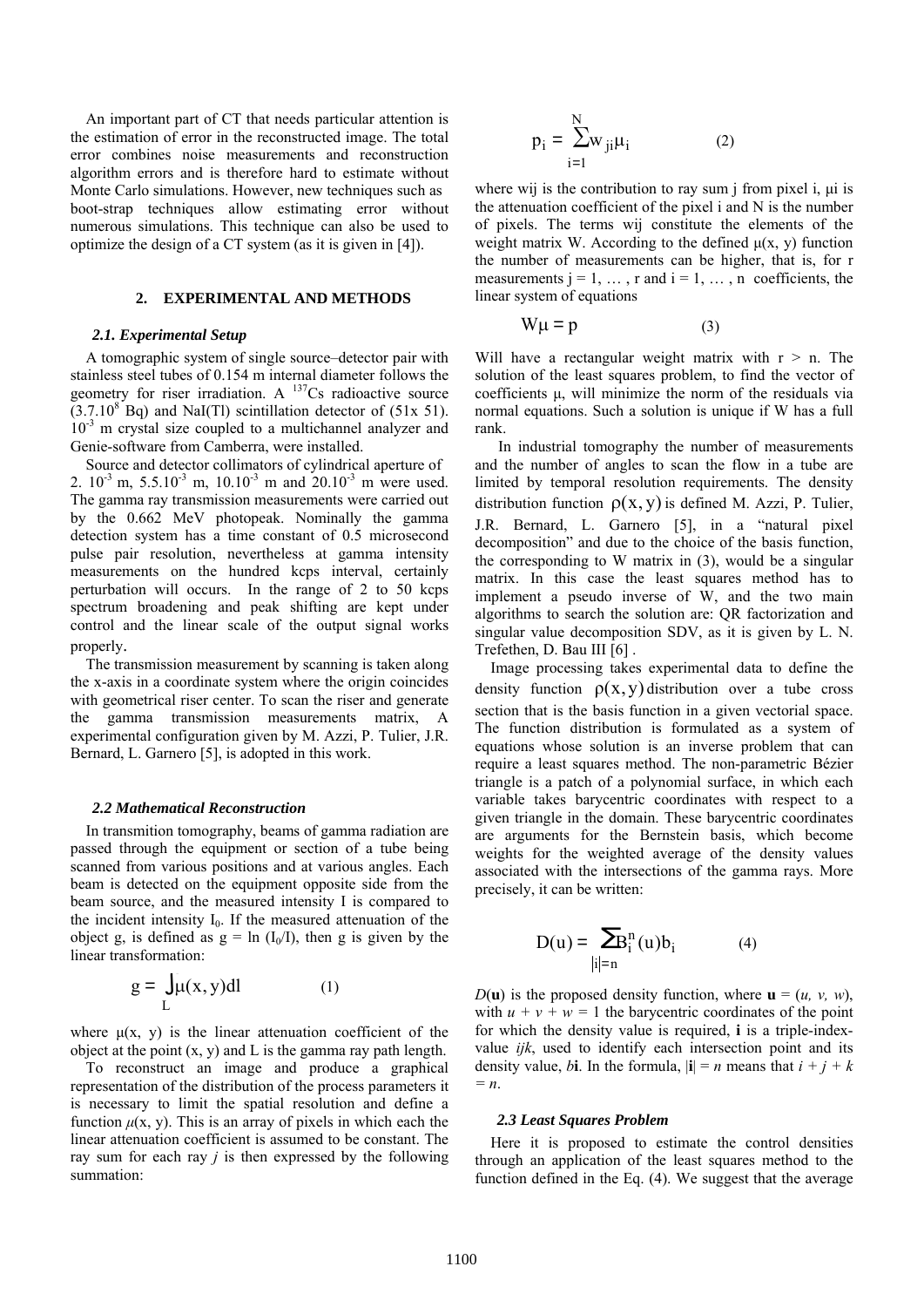of the control densities along a gamma ray trajectory is a good estimate for the actual density value from the experiments. It is not difficult to realize that the bigger the number of trajectories, the better the estimation. In barycentric coordinates, the points in a given gamma ray trajectory can be characterized as those in which one of the coordinates is a fixed positive number, less than or equal to 1. According to our choices for the triangle configuration, one such number is always of the type *i*/(*m* - 1) for some *i* in  $\{0, 1, ..., m - 1\}$ , where *m* is the number of trajectories in each edge of the triangle that circumscribes a riser's section.

 We may establish that δ*u,i*, δ*v,j* and δ*w,k* are the acquired experimental density values associated with the trajectories in which  $u = i/(m - 1)$ ,  $v = j/(m - 1)$  and  $w = k/(m - 1)$ , respectively. Let  $\mathbf{i}/m$  be the triplet  $(i/(m-1), j/(m-1), k/(m-1))$ 1)). In the trajectory where  $u = i0/(m - 1)$  for some *i*0, we may say that the average density of the approximating function from (4) ideally should be equal to the corresponding acquired experimental density:

$$
\frac{1}{m - i_0} \sum_{|i| = m - 1} D(i/m) = \delta_{u, i_0}
$$
 (5)

Substituting (1) in this equation:

$$
\frac{1}{m-i_0} \sum_{|i|=m-1} \sum_{|j|=n} b_j B_j^n(i/m) = \delta_{u,i_0}
$$

After rearranging it:

$$
\sum_{|j|=n} b_j \left( \frac{1}{m-i_0} \sum_{|i|=m-1} B_j^n(i/m) \right) = \delta_{u,i_0} \quad (6)
$$

similarly, for the trajectories where  $v = j0/(m - 1)$  for some *j*0 in {0, 1, ..., *m* - 1} and  $w = k0/(m - 1)$  for some *k*0 in {0, 1, ..., *m* - 1}, we obtain:

$$
\sum_{|j|=n} b_j \left( \frac{1}{m-j_0} \sum_{|i|=m-1} B_j^n(i/m) \right) = \delta_{v, j_0} \quad (7)
$$

And

 $\overline{\phantom{a}}$ 

$$
\sum_{|j|=n} b_j \left( \frac{1}{m - k_0} \sum_{|i|=m-1} B_j^n(i/m) \right) = \delta_{w, k_0} \quad (8)
$$

These are the 3*m* rows of the overdetermined system  $Ax =$ *b*, where x contains the unknowns *b***i**. The least squares problem is set by the normal equations:  $A<sup>T</sup>Ax = A<sup>T</sup>b$ . The symmetric coefficient matrix of this linear system of equations possesses  $(n + 1)(n + 2)/2$  rows and columns. Typically, when

$$
n \leq \frac{\sqrt{24m+1} - 3}{2} \tag{9}
$$

the least squares problem will return a unique solution.

# **3. RESULTS**

By approximate density over the tube crossection the discretization algorithm leads to a system of linear equations. As the number of measurements is constant an overdetermined system is formulated as in Equation (3). Trying to improve the reconstructed image quality, experiments with alternatives weight matrix formulation and simulations to optimize experimental conditions, also produces undertermined systems. In computational algorithm is included Matlab built in functions to calculate the LS solution. Some of these functions automatically apply algorithms as LU, QR for both over and underdetermined systems. The Experiments with the reconstruction of the catalyst density in the riser are presented (for instance in [1], [2] and [3]), by means of an ART developed algorithm and using FBP as a matter of comparison. In Fig. 1 the reconstruction of an aluminium half-moon is given using developed algorithm and a least squares method.



 Fig. 1. Reconstructed aluminium half-moon with a photo input data.

The photo input data give a reference for errors evaluation in comparison with transmission measurements input data. A calibration of input data for the experimental measurements is carried out (as given in [7]). The initial input data were photos image of high quality as a 600 ppi (pixels per inch) photo is qualified. The photos of aluminum pieces with form, dimension and density known are shown on 20 400 ppi. photo image, that occupies 4 megabytes of memory which is a relatively big matrix that can increase computational time. From such a big matrix input data is the reconstructed image shown in Fig. 2.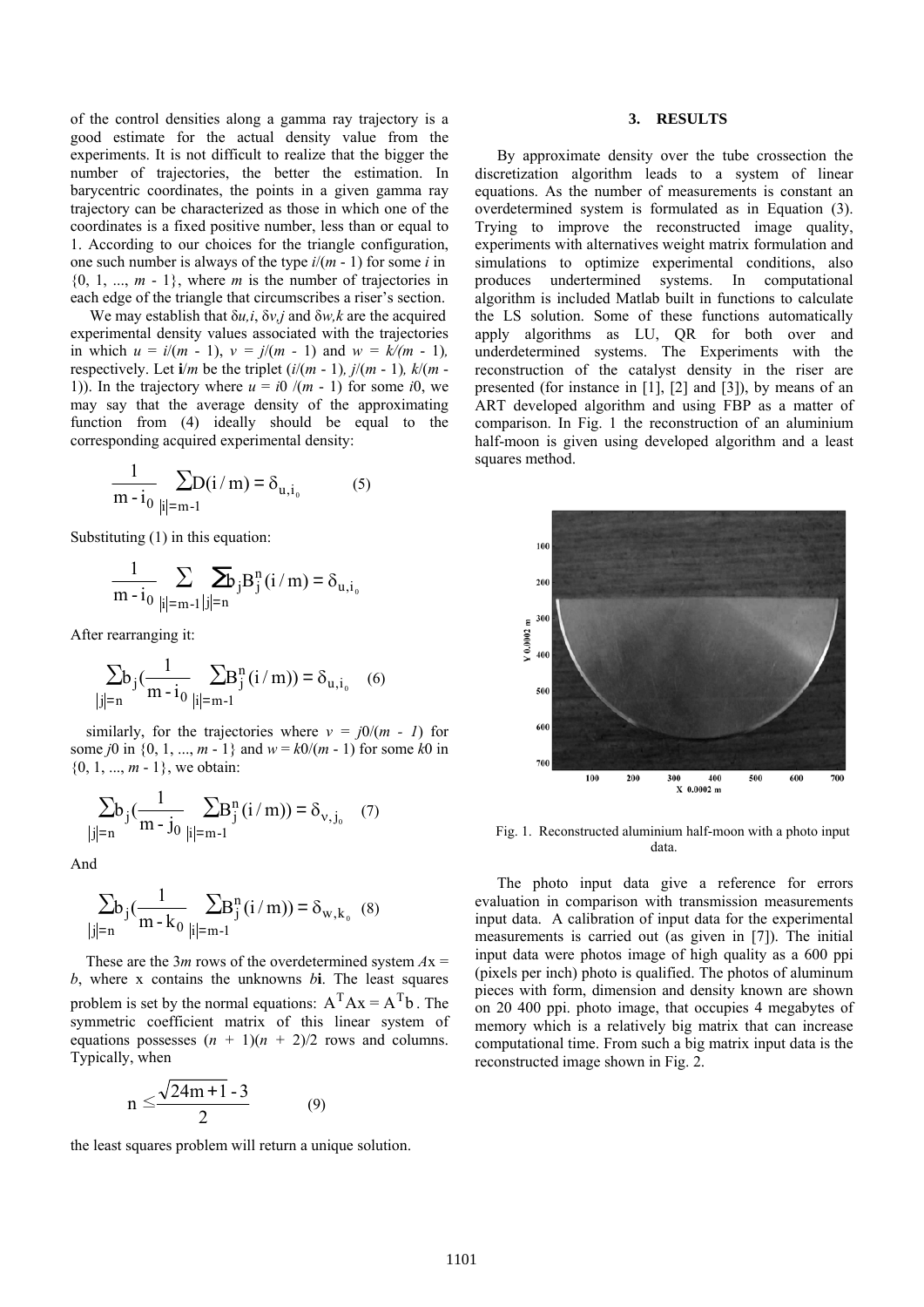

input data.

Then, the matrix size was optimized keeping a quite high resolution 783 ppi but having only 0.15 megabyte which allows rapid computation and plenty utilization of Matlab functions to image analysis procedure. With optimized matrix size the FBP reconstruction was carried out the image quality was evaluated by RMSE and relative values on a calibration interval. The optimized input data matrix can be seen in Fig 3, and reconstructed full-moon in Fig 4.



Fig. 3. Original photo of aluminium full-moon.

The image contrast seems to improve slightly from Fig 2 to Fig 4, but in the data matrix a significant different image background is obtained. By means of the optimized input data having a well defined image background, original data photo in Fig 3 and the reconstructed image in Fig 4, were evaluated, by comparing RMSE values. That is the quality of imaging reconstruction was quantified and a  $(96 \pm 2)$  % value is obtained.



Fig. 4. Reconstructed aluminium full-moon with optimized input data.

 The spatial distribution was estimated by positioning the piece inside steel tube, the experimental riser, and taken both center as coincident with the origin of coordinate system, then comparing input in Fig 3 and reconstructed image in Fig 4. The aluminium full-moon, given in Fig 3 and Fig 4, is in both figures symmetrically placed as it can be observed. The aluminium piece has a 0.060 m diameter, measured with a digital ruler, as a calibration of the density distribution for image reconstruction, the following measurements of horizontal and vertical diameters were carried out on matrix data, by Matlab functions, and an uncertainty of  $(0.060 \pm 0.003)$  m was determined.

 The photos of the aluminum pieces were taken inside experimental riser, in the tomographic equipment, the measurements of the full-moon dimension, symmetry and centralized position evaluations, can be observed in the reconstruction given in Fig 5.

 The image reconstructions by the FBP method are given from Fig1 to Fig 5, that are experiments with photo input data of aluminium pieces. A number of 180 projections were used and the quality of the reconstruction was evaluated by means of RMSE values. To compare with FBP the reconstruction by means of an algebraic method was carried out. An algorithm of ART kind was developed in Matlab, and the solution of the linear system of equations as it is given in Equation 3 was analysed.

 The used Matlab functions includes several known algorithms: lsqr, linsolve, backslash (\), LU, QR, and mldivide. And a routine was adapted to calculate the solutions by a regularization technique. The algorithm performance for the solutions of the linear system of equations was evaluated by the number of projections and the quality of the reconstruction according to RMSE values.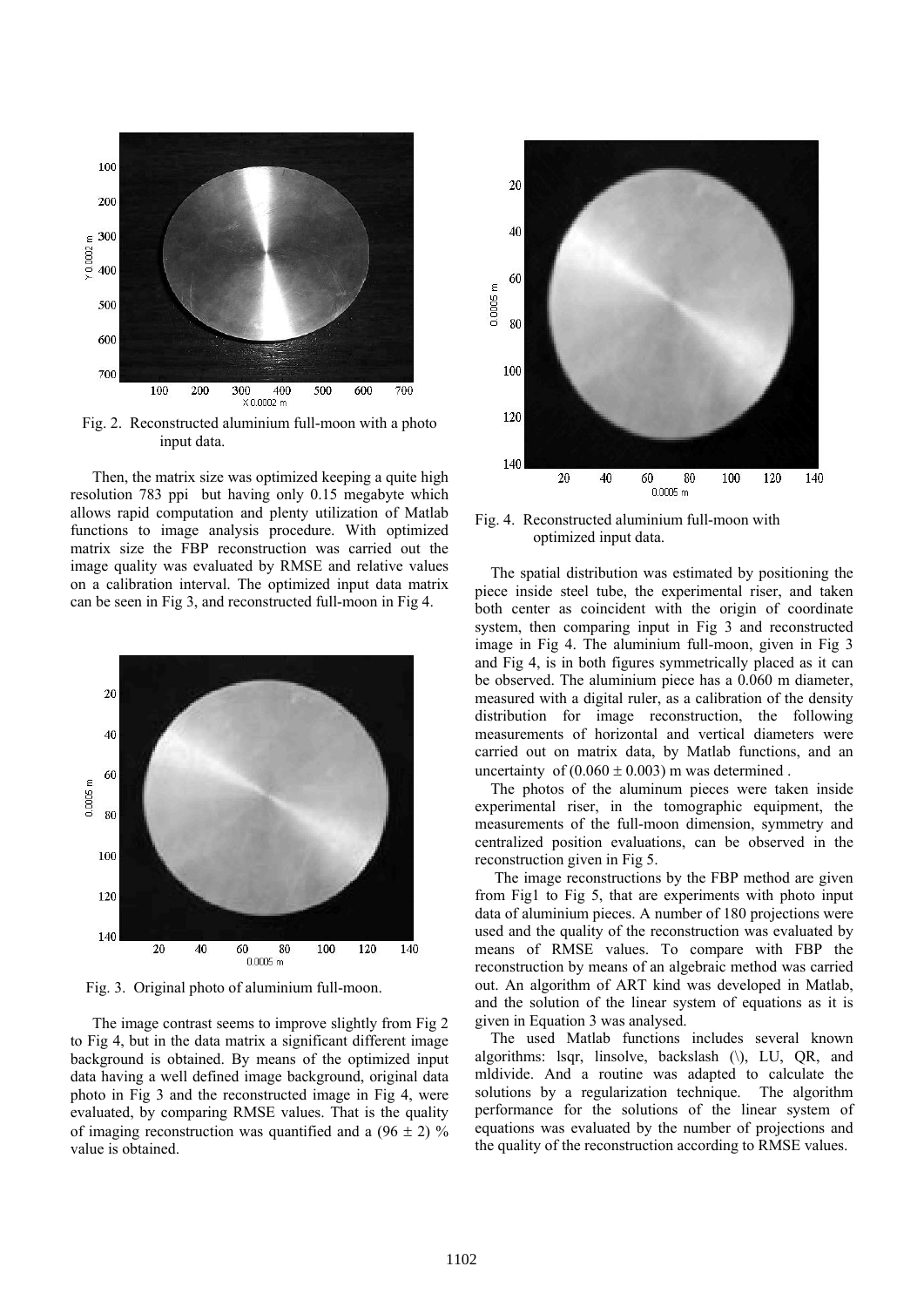

 Fig. 5. Image reconstruction shown dimension and symmetry of the aluminium full-moon.

In Fig. 6 is given an image reconstructed by the ART method, with the Matlab linsolve algorithm and using 32 projections.



 Fig. 6. Simulated on the left side and reconstructed Image on the right side.

 The generated large matrixes increases ill-conditioned problems and often exceed computational memory. In this case sparse matrix implementation helps and LS solution is carried out by means of the built in functions as  $x = A/b$  and the lsqr instruction. An evaluation of image reconstruction corruption due to a non-unique solution calculation is studied. Analysing the weighted matrix according to full rank, condition number and the obtained residuals; such analysis is compared with parameters estimate and each associated solution of the LS problem with a formulated singular weight matrix shows a better computational stability with a regularization technique.

 In Fig 7 is given the algorithm evaluation in the ART reconstruction method. The Alg1 to Alg7 are denoting the lsqr, linsolve, backslash (\), LU, QR, mldivide and Tikhonov regularization, respectively.

They are Matlab functions plus a Tikhonov regularization implementation.



 Fig. 7. The quality of reconstruction as a function of number of projections for several algorithms.

 As the aim of algebraic algorithms is use few projections in opposition to FBP method, a very low number of projections were investigated. At 2 and 28 projections the performance were investigated in an undetermined system. The lsqr function - Alg1, shows a 70 percent reconstruction for 28 projections, and no significant improvement up to 50 projections. In the undetermined system all other algorithms are of low performance that improves suddenly at 32 projections, as expected, for a determined system with a square weight matrix. The algorithms show equivalent performance as the number of projections increase up to 50 projections solving a overdetermined system. In table 1, are listed the Euclidean  $L_2$  norm of  $(Ax - b)$  for three conditions of the linear system of equations.

Table 1.  $L_2$  (Ax – b) values for the algorithms

| Algorithm   | (m < n) | $(m = n)$  | (m > n) |
|-------------|---------|------------|---------|
| <b>LSQR</b> | 0.397   | 0.016      | 0.001   |
| linsolve    | 17.2    | $6.5e-04$  | 0.002   |
| $\circ$     | 14.9    | 5.7e-05    | 0.002   |
| LU          | 146     | $1.6e-0.5$ | 0.002   |
| Tikhonov    | 149     | $9.9e-0.5$ | 0.002   |
| OR          | 190     | $4.7e-04$  | 0.002   |
| mldivide    | 149     | 5.7e-06    | 0.002   |

 The algorithms and conditions of the system of equations are for the A matrix (m, n) in Table 1, as it is formulated in the least squares problem which solutions are evaluated by the  $L_2$  norm of  $(Ax - b)$ . Comparing the Table 1 and fig. 7 for the lsqr solution, as an example, this algorithm shows the best results for the A ( $m < n$ ) case, and the worst for the two others.